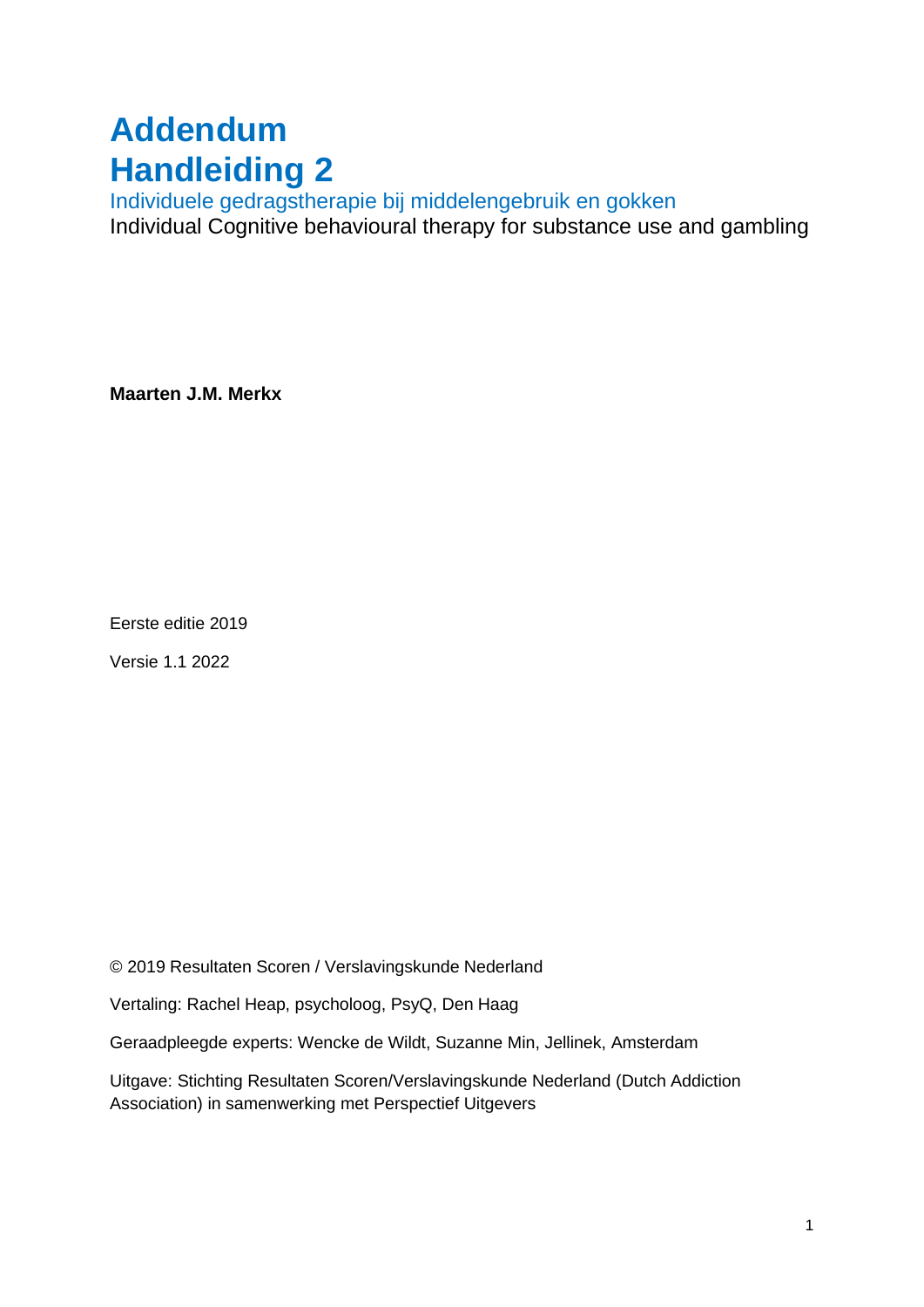#### **VERSCHENEN**

*Handboek cognitieve gedragstherapie bij middelengebruik en gokken* ISBN 978 94 92121 080

*Richtlijn Detoxificatie van psychoactieve middelen. Verantwoord ambulant of intramuraal detoxificeren*  ISBN 978 94 92121 233

*Handleiding Detoxificatie van psychoactieve middelen. Verantwoord ambulant of intramuraal detoxificeren* ISBN 978 94 92121 240

*(H)erkend en juist behandeld. Handreiking voor implementatie en uitvoering van een LVB-vriendelijke intake in de verslavingszorg* ISBN 978 94 92121 226

*Handleiding CGT-J. Cognitief gedragstherapeutische behandeling van problematisch middelengebruik, gokken en gamen bij jongeren* ISBN 978 94 92121 318

*Handleiding CGT+. Cognitief gedragstherapeutische behandeling van problematisch middelengebruik bij mensen met een Lichte Verstandelijke Beperking* ISBN 978 94 92121 172

*Werkboek CGT+* ISBN 978 94 92121 196 [set van twee exemplaren]

*Handleiding 1 korte individuele cognitieve gedragstherapie bij middelengebruik en gokken* ISBN 978 94 92121 004

*Werkboek 1 cognitieve gedragstherapie bij middelengebruik en gokken* ISBN 978 94 92121 097 [set van vier exemplaren]

*Handleiding 2 individuele cognitieve gedragstherapie bij middelengebruik en gokken* [met *drie* Addenda: *Ouderen en verslaving*; *Tabaksverslaving*; *Workbook 2*] ISBN 978 94 92121 028

*Werkboek 2 cognitieve gedragstherapie bij middelengebruik en gokken* ISBN 978 94 92121 103 [set van vier exemplaren]

*Workbook 2 cognitive behavioural therapy for substance use and gambling* ISBN 978 94 92 332 [set van vier exemplaren] ISBN 978 94 921 325 [los exemplaar]

*Handleiding 3 korte groepsgerichte cognitieve gedragstherapie bij middelengebruik en gokken* ISBN 978 94 92121 042

*Werkboek 3 cognitieve gedragstherapie bij middelengebruik en gokken* ISBN 978 94 92121 110 [set van vier exemplaren]

*Handleiding 4 groepsgerichte cognitieve gedragstherapie bij middelengebruik en gokken* ISBN 978 94 92121 066

*Werkboek 4 cognitieve gedragstherapie bij middelengebruik en gokken* ISBN 978 94 92121 127 [set van vier exemplaren]

*Workbook 4 cognitive behavioural therapy for substance use and gambling* ISBN 978 94 92121 356 [set van vier exemplaren] ISBN 978 94 921 349 [los exemplaar]

*Richtlijn ADHD en middelengebruik bij adolescenten* ISBN 978 94 92121 134

*Handleiding ADHD en middelengebruik bij adolescenten* ISBN 978 94 92121 141

*Werkboek ADHD en middelengebruik bij adolescenten* ISBN 978 94 92121 165 [set van drie exemplaren]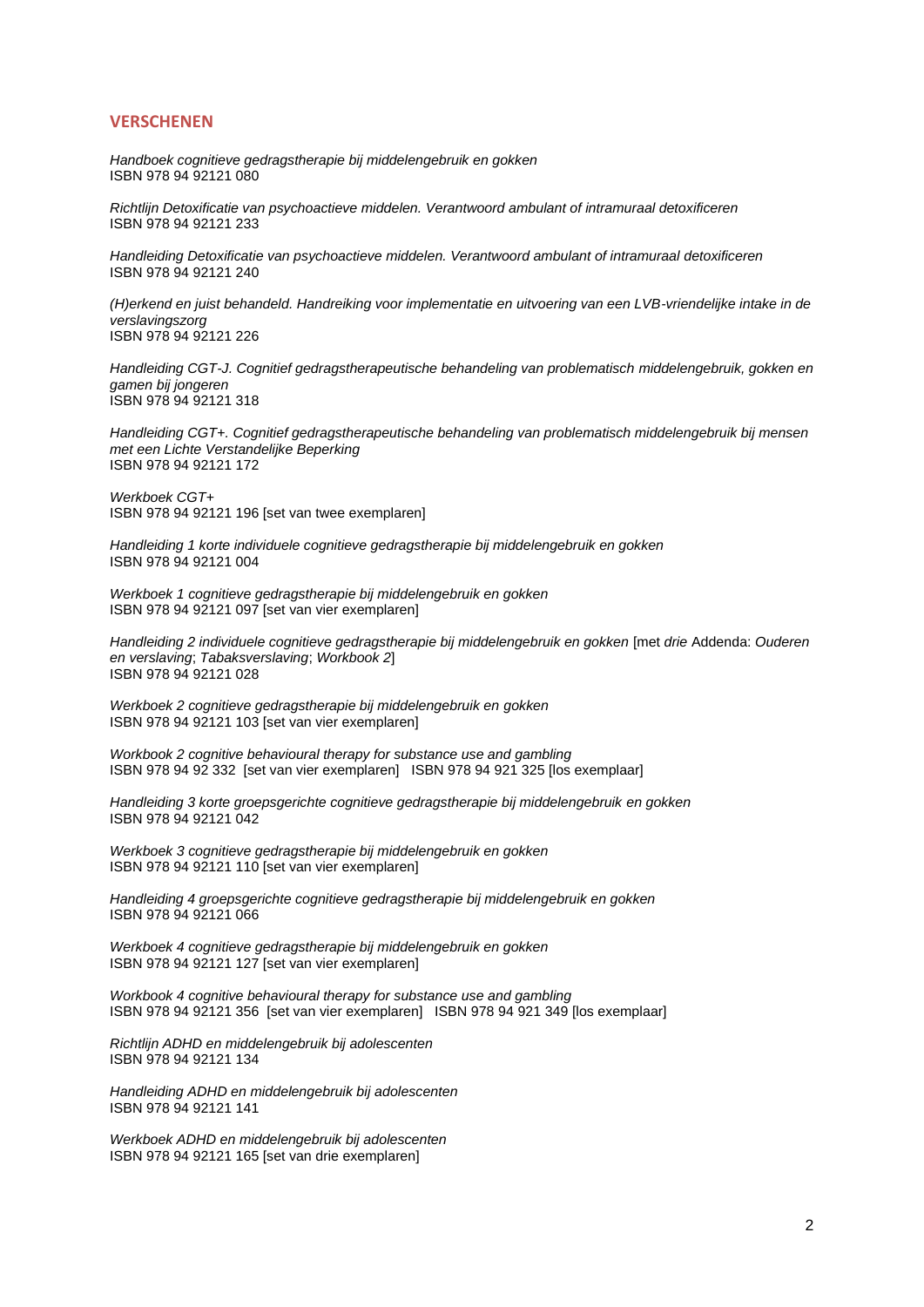# **VOORWOORD**

Bij behandelcentra voor verslaving in ons land melden zich steeds vaker mensen die de Nederlandse taal niet of onvoldoende machtig zijn om een behandeling te kunnen volgen, maar wel de Engelse taal voldoende beheersen. Voor centra die toch aan deze behandelbehoefte tegemoet willen komen is nu een Engelstalige editie beschikbaar van Werkboek 2 cognitieve gedragstherapie bij middelen en gokken: *Workbook 2 cognitive behavioural therapy for substance use and gambling* (zie het overzicht Verschenen). Dit Workbook bevat de één-op-één vertaling en paginaopmaak van de Nederlandse editie, waarmee veel Nederlandse behandelaren bekend zijn. Om hen verder behulpzaam te zijn is het voorliggende Addendum gemaakt bij de eveneens bekende 'Handleiding 2 Individuele cognitieve gedragstherapie bij middelengebruik'. In dit Addendum zijn Engelse vertalingen opgenomen van de psycho-educatie in Handleiding 2, uitleg van begrippen en middeleninformatie. Het gaat om een keuze uit Handleiding 2 waarvan verwacht wordt dat daaraan behoefte is. Met name Nederlandse behandelaren krijgen daarmee steun in de rug om ook cliënten in de Engelse taal te behandelen. De paginacijfers in het Addendum verwijzen steeds naar de desbetreffende pagina's in Handleiding 2. In de komende tijd zullen indien gewenst uitbreidingen van dit Addendum verschijnen. Wensen en opmerkingen zijn welkom bij de samenstellers en redactie: info@perspectiefuitgevers.nl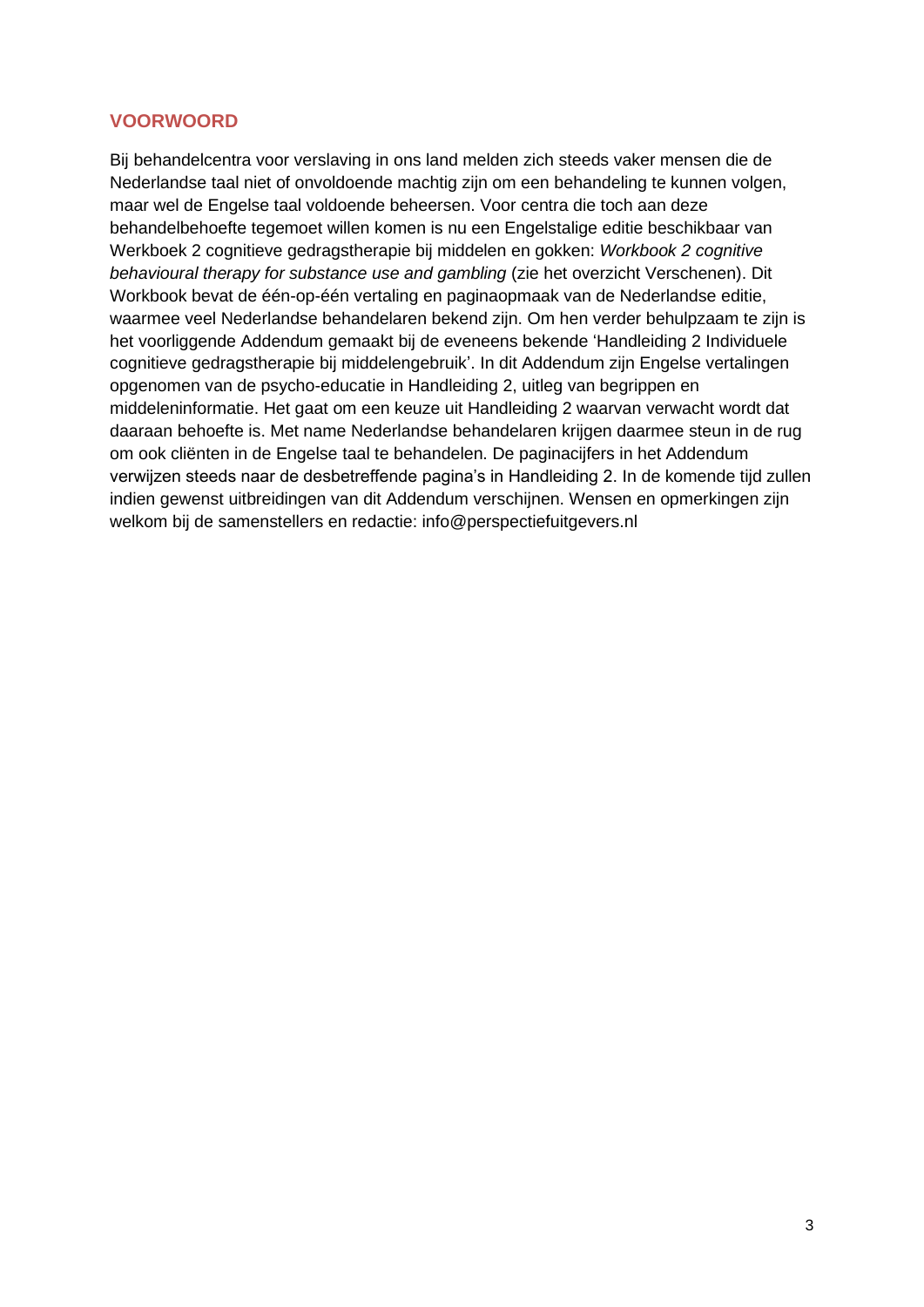# **== SESSION 1 ==**

# **(BIJEENKOMST 1 VOORBEREIDEN OP VERANDERING)**

## **Page 16**

**1.5** Summary intake and therapy agreements

• Ask the client to explain the reasons he / she has asked for treatment at this time. What are the changes (for the client or in his / her environment) that have influenced this choice?

• Check whether there is anything that has happened between the intake and this meeting that it is important to know about. What changes have increased the motivation for change? Has the client already made changes to his substance use / gambling? If so, what are these changes?

● Give a short summary of the intake, focusing on use, the amount and the consequences of the use. Mention any periods where use has been less (or where client has been abstinent). Ask the client to make any additions to the summary.

• Talk through the structure of the treatment, as explained in the intake – a treatment of in total 13 meetings focusing on changing in the client's substance use. The topics of the first 9 meetings is set, the topics for the last 4 meetings are agreed together.

#### **1.6 Inventory of substance use**

● Ask the client to describe how their substance use has been since the intake. If more than one substance is used, ask about each substance.

● Acknowledge and validate any positive changes in the substance use. Ask the client how they have been able to change their substance use. Check whether there are also positive changes for other substances.

• Give a short summary of the inventory, ask for any additions.

• Conclude this point and ask the client if it's ok to move on to the next point – making an inventory of the disadvantages of using and the advantages of changing my use.

## **Pages 17-18**

#### **INFORMATION ABOUT SUBSTANCES**

#### **Alcohol**

Standardizing the amount of alcohol that is used by referring to units of alcohol is important. One unit is a standard glass, and by definition contains 10g alcohol. A 250ml glass of beer is one unit. A bottle of beer (300ml) is therefore 1.2 units and a half litre (500ml) is 2 units. So for British people, who drink pints, a pint of beer at average strength (5%) is approximately 2 units.

For wine with a strength of 13% a standard glass is approximately 100ml. A bottle of wine (750ml) is therefore 7.5 units of alcohol.

For drinks like port, sherry and vermouth one unit is 55ml. A bottle with 20% alcohol contains 14 units of alcohol.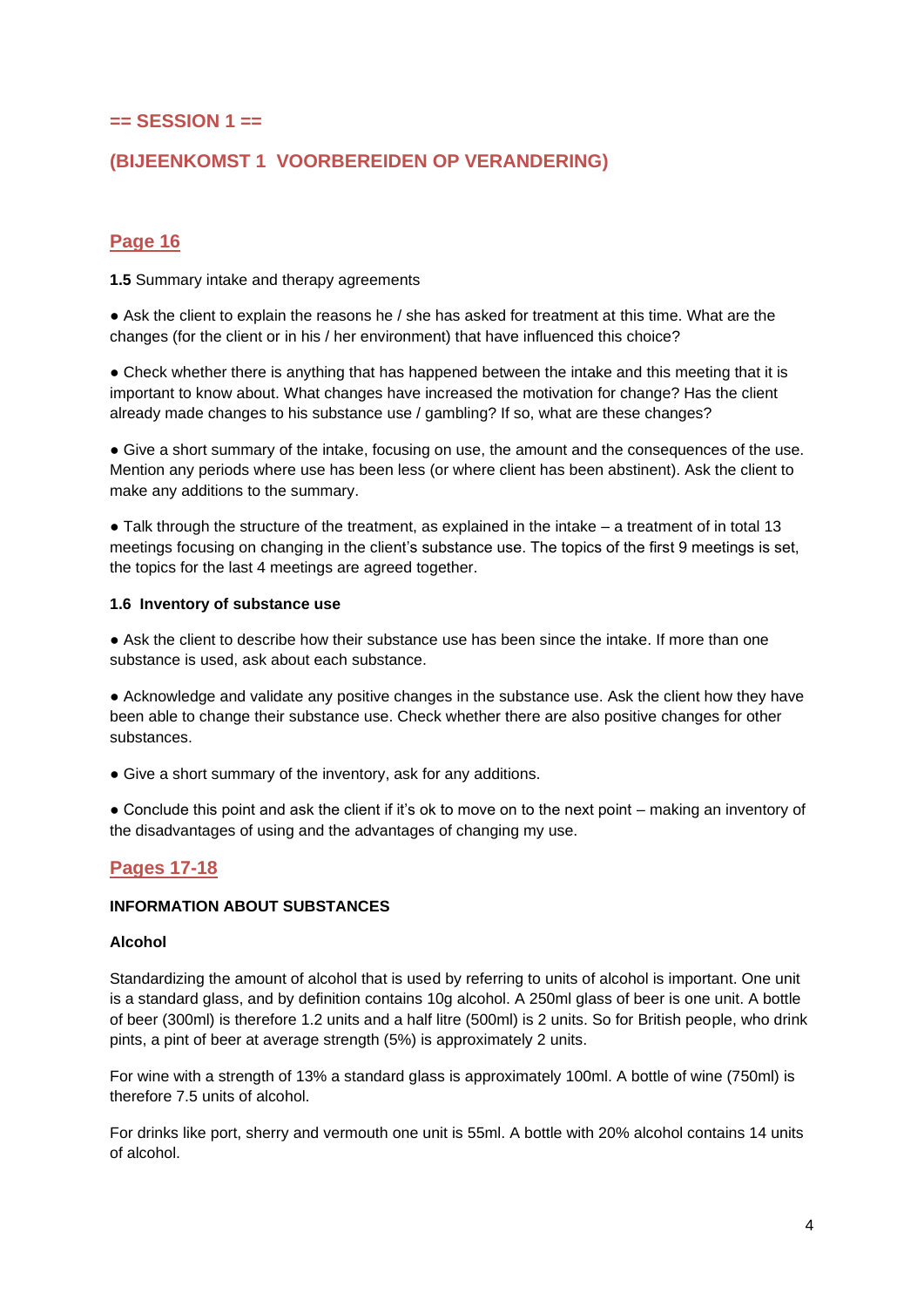For strong drinks and liquors, with an alcohol percentage of 40%, one unit is 30ml. One litre of strong liquor (e.g. whisky) is 32 units of alcohol.

#### **Drugs**

For drugs the preferred way to standardize is by using grams or milligrams. For cannabis the number of joints can be used and for cocaine the number of lines, shots or the amount of money spent.

#### **Gambling**

The amount of money spent is used.

## **Page 18**

#### **1.7 Disadvantages of using and advantages of changing substance use**

● Introduce the topic – exploring and examining the disadvantages of using and the advantages of changing

Encourage ' the language of change' by:

- Allowing the client to talk about what problems will occur in the future if his use does not change
- Allowing the client to talk about which problems will decrease if he changes his use

• Ask the client where he would like to begin. Conclude this part with a short summary of the information given.

● Give additional objective information (psychoeducation) about the effects of substances and the expected positive consequences of long-term changes in use. Be explicit about the effect change will have on the client's lifestyle.

## **Pages 18-19**

#### **1.8 Rationale and content of the treatment**

● Explain how substance use and gambling start. In the beginning the short-term positive effects of substance use play a maintaining role, they encourage us to keep using. Over time the short-term positive effects lessen and the substance use continues due to a decrease in the long-term negative effects, as a result of the substance use. Ask the client what he recognizes in this and validate the response.

• Sketch out the simple functional analysis. Explain that the FA constitutes a recurring theme throughout the treatment, that it gives insight (helps us to see) into the triggers and maintaining factors in the substance use. Treatment focuses on learning to manage these factors differently, leading to the client being able to gain control over the substance use.

● Ask the client to think of a few triggers for use and ask him to think about possible alternatives e.g. avoiding the triggering factor.

● Explain that the treatment focuses on both the triggers and maintaining factors, for example that learning alternative ways of dealing with risky situations is part of the topic self-control measures.

• Introduce the workbook. This includes homework and exercises for each trigger and maintaining factor for use discussed. In addition, there are also registration forms to use in between sessions to register use. The registration has 3 aims: providing information about triggers; providing information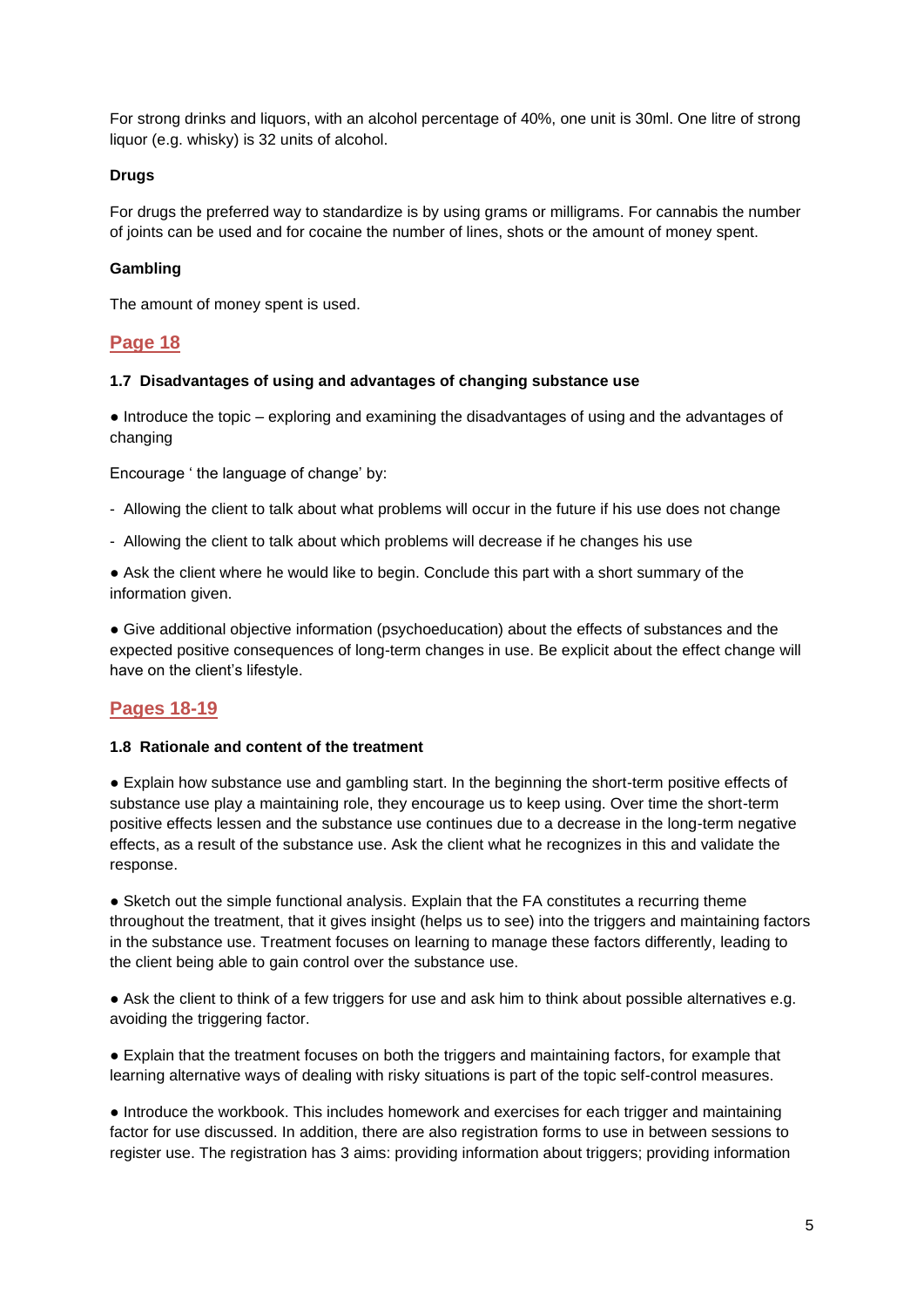about alternative ways the client manages a trigger; an indication of the extent to which the treatment goal (reducing use) is met.

- Emphasize the importance of the homework and continuity in the treatment.
- Ask whether there is anything that is not clear for the client.

• Ask the client for their opinion of the content of the treatment and which parts of the treatment he considers important, and why that is.

• Give a summary of this point.

## **Pages 19-20**

#### **1.9 Registration**

● Explain that you will now look together at how to fill in the registration form.

● Explain that the form aims to gain insight in the substance use, the direct triggers and difficult situations where the client is used to using but hasn't.

- External triggers: who, what, where.
- Internal triggers: Thoughts: the triggering thoughts, as concise as possible.
	- Physical sensations: description of the sensation, identify where in the body.
	- Emotions: use the basic emotions: fear, anger, happy, sad.
	- Behaviour: what the client does: amount of substance use and over what

time period, or what the client does instead of using.

● Explain that use can be triggered by one factor, or several factors that happen at the same time.

• Ask the client for a recent situation where he has used, or where he would have normally used. How much was used, over what period of time?

● Explore this situation by distinguishing external and internal triggers. Keep it concise. Emphasize that the form is to help the client gain insight into the triggers and maintaining factor for his substance use. This insight is the first step in gaining control of the use.

● Provide objective information about the substance and the associated risks. Ask the client for permission to give the information and afterwards what the client recognizes or thinks about it.

## **Page 21**

#### **Information about Substances**

#### **Registration of primary substance**

The registration gives a clear personal picture of the use and the triggers to use for the client. However, the triggers for use do not vary that much for the various substances. Thoughts and feelings that lead to substance use tend to be 'I've earned it', 'oh, now I can relax' or a feeling of togetherness with others, having fun, tension or feeling down. The actual situations where substances are used do tend to differ, depending on the social environment of the client.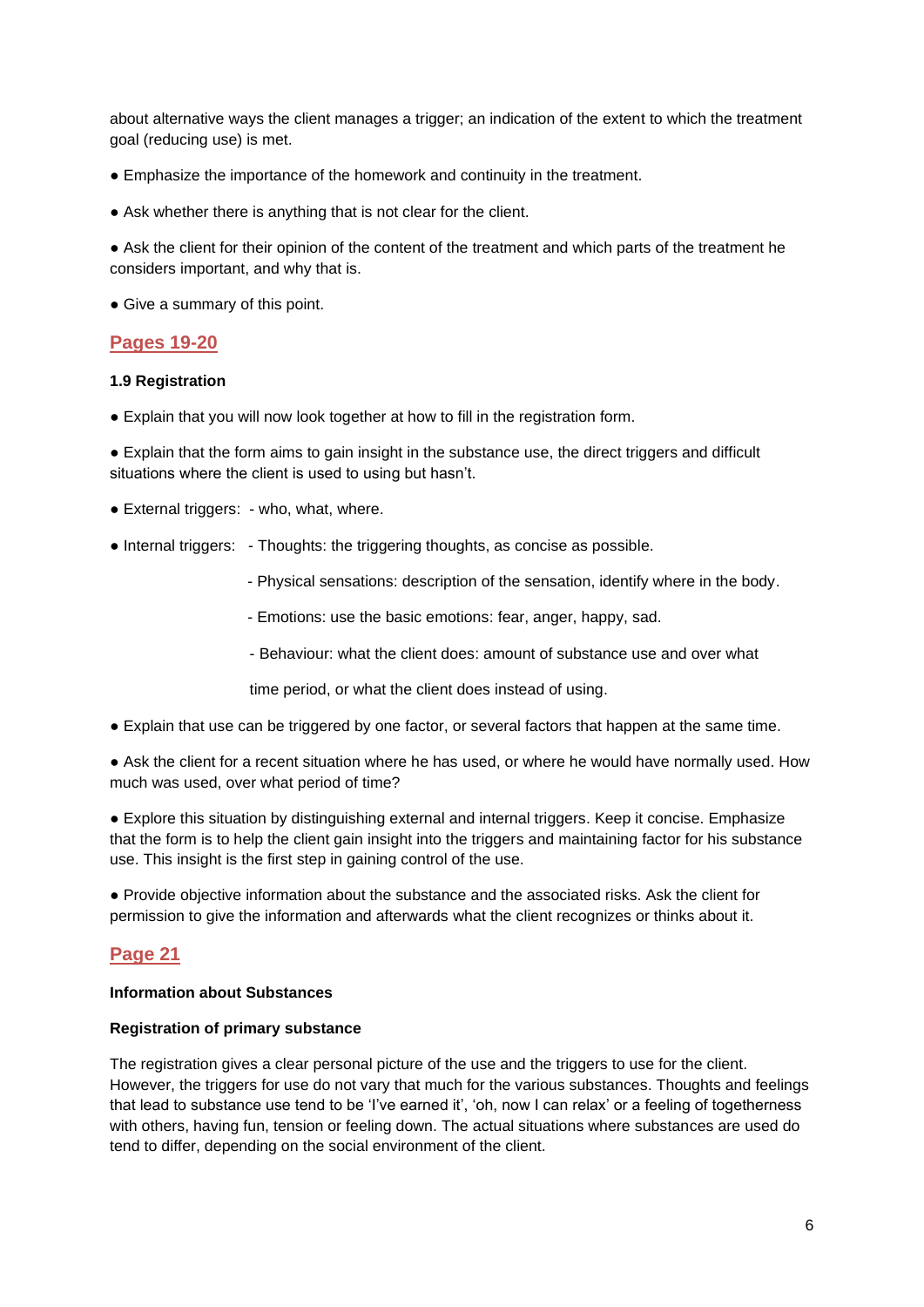Common situations that lead to **alcohol** use are certain groups of friends, a party, work-related situations (e.g. Friday drinks). Other situations related with the home could be coming home from work, a drink during dinner, being at home alone.

Situations that are often linked with **cannabis** use are certain friends, being alone, feeling bored.

Situation linked with **cocaine** use include certain friends, going out, particularly to clubs or big dance events, where cocaine is often used with relative strangers. Another situation specific to cocaine use is work-related stress. The higher energy level makes it easier to manage work stress in the short term.

**Gambling** does not tend to be triggered by the social environment but rather the lack of a social network. This is a clear difference from substance use.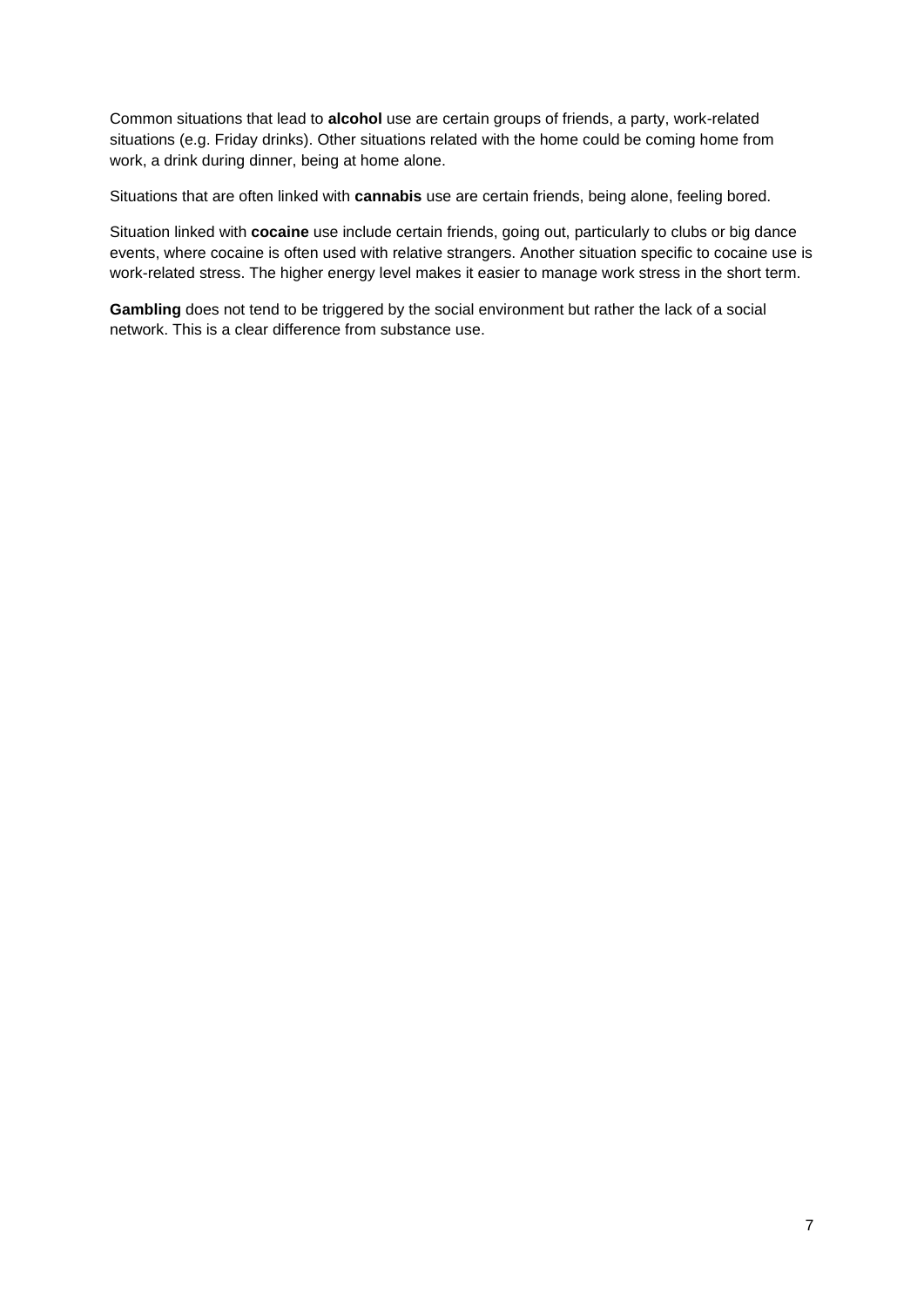## **== SESSION 2 ==**

# **(BIJEENKOMST 2 DOELEN EN ZELFCONTROLEMAATREGELEN)**

## **Pages 29-30**

#### **INFORMATION ABOUT SUBSTANCES**

#### **Goals**

Agreeing goals is a negotiation between what the client wants and what the professional considers to be responsible substance use.

In the Netherlands there are two guidelines regarding responsible alcohol use. According to the Health Commission (*Gezondheidsraad, 2006*) alcohol use is responsible when:

● Women drink a maximum of one unit per day with at least 2 consecutive alcohol-free days a week.

● Men drink a maximum of 2 units of alcohol a day with at least 2 consecutive alcohol-free days a week.

The Multi-disciplinary guidelines for Disorders (*Multidisciplinaire richtlijn Stoornissen, NVP 2009)* distinguishes four different types of drinking, where moderate drinking can be considered as responsible drinking. The amounts that the NVP uses are a maximum of 14 units per week for women with no consecutive days where more than 5 units have been drunk. Responsible drinking for men is considered to be a maximum of 21 units per week with no consecutive days where more than 6 units have been drunk.

Even when the client chooses controlled drinking as their goal, it is advisable to encourage a period of no drinking. Firstly because any alcohol use leads to a loss of control which increases the chance of the client not reaching their goal. Secondly, for diagnostic reasons, it is only possible to responsibly diagnose co-morbid problems (e.g. anxiety or depression) when the client has been abstinent for  $2 - 4$ weeks.

For other substances there are no guidelines regarding responsible use. From a professional point of view the advice is not to use substances at all. If a client hesitates about abstinence then it is possible that the ambivalence has not been discussed enough or that abstinence does not feel like a realistic goal. Exploring other reasons for changing the substance use is then an option.

A third reason relates to the executive functions, the cognitive functions necessary for:

- planning and decision-making,
- adapting and changing mistakes in behaviour,
- learning new behaviour or series of actions,
- breaking out of ingrained daily patterns of behaviour.

Substance use has a negative influence on these executive functions. Clients who use substances have difficulty understanding, processing and remembering new information. The learning process is also slower. When the client chooses controlled use without abstinence as their goal the chance of a successful treatment is reduced. After 4 - 8 weeks of abstinence these processes appear to recover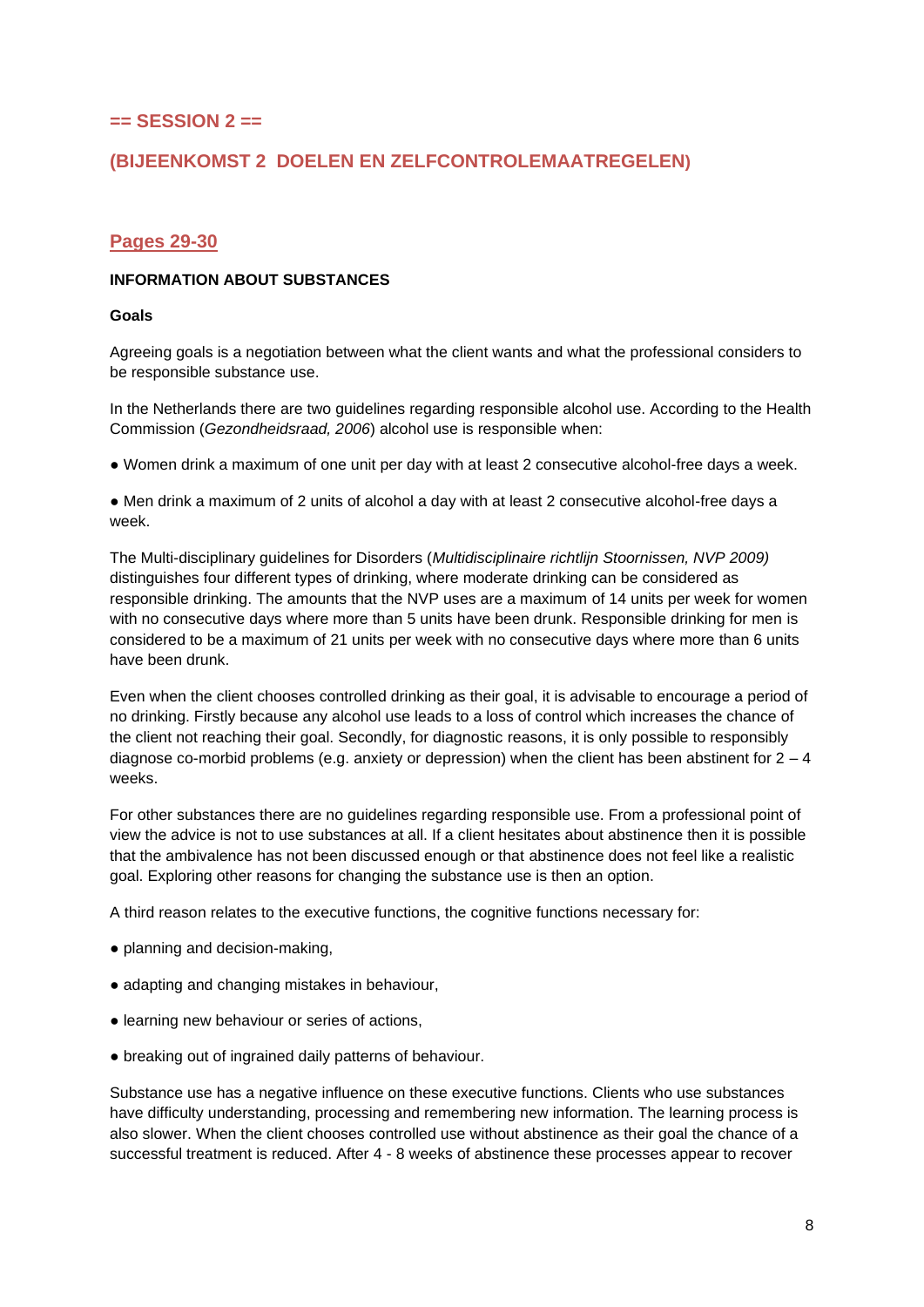(recovery period is dependent on the level of use). In addition, mild cognitive problems correlates with stopping the treatment prematurely.

If the client chooses for controlled use then it is better not to dispute this. Ideally a certain period of controlled use would be agreed with the caveat that if the client does not meet this goal then the next step is complete abstinence.

# **Page 30-31**

#### **2.8 Self-managing measures**

**● Stimulus Control**: this type of self-managing measure involves avoiding, or not looking for, places or situations where, or people with whom, substance use is likely to take place.

**● Stimulus-response interventions:** this type of self-managing measure involves behaving and reacting differently in situations where you are used to using. What is important with this measure is the available alternatives, e.g. soft drinks instead of alcohol. An important intervention is making use of the help of a supporting person, e.g. calling them at a moment that craving is experienced.

**● Response consequences:** this type of self-managing measure involves rewarding reaching your goal, for example buying something the client always wanted or planning an enjoyable activity. The reward should be available, achievable and realistic.

Another form of response consequence is used in the situation where the client does not reach their goal. If a client uses, an alternative reward can help as a response consequence, for example doing a task that is not enjoyable and is always put off. This can help in preventing more substance use.

## **Page 31-32**

#### **INFORMATION ABOUT SUBSTANCES**

#### **Self-control measures**

There are three types of self-control measures, stimulus control (avoidance), stimulus-response interventions (risk situations) and response consequences. The self-control measures related to stimulus control are substance specific, the other measures depend on the client and what they are able and want to do.

Self-control measures specifically related to **alcohol** include having no alcohol in the home, taking a different route in the supermarket to avoid walking past the alcohol, avoiding certain situations for a period of time (bars, parties) and not drinking when out for the evening (e.g. offering to drive).

For alcohol there are also some specific stimulus-response interventions, for example having an alternative drink (e.g. a favourite soft drink) ready. In many restaurants it is usual for wine glasses to be filled by the waiter. Asking for these glasses to be taken away can avoid this happening. For clients who want to control their drinking it can be helpful to not finish the drink in the glass, this makes it less likely that the glass will be re-filled. Other options for controlling drinking can be alternating an alcoholic drink with a non-alcoholic drink and putting the glass down in between sips rather than holding on to it.

Medication can also be used as a self-control measure. There are various medications that can be used in combination with a CBT intervention.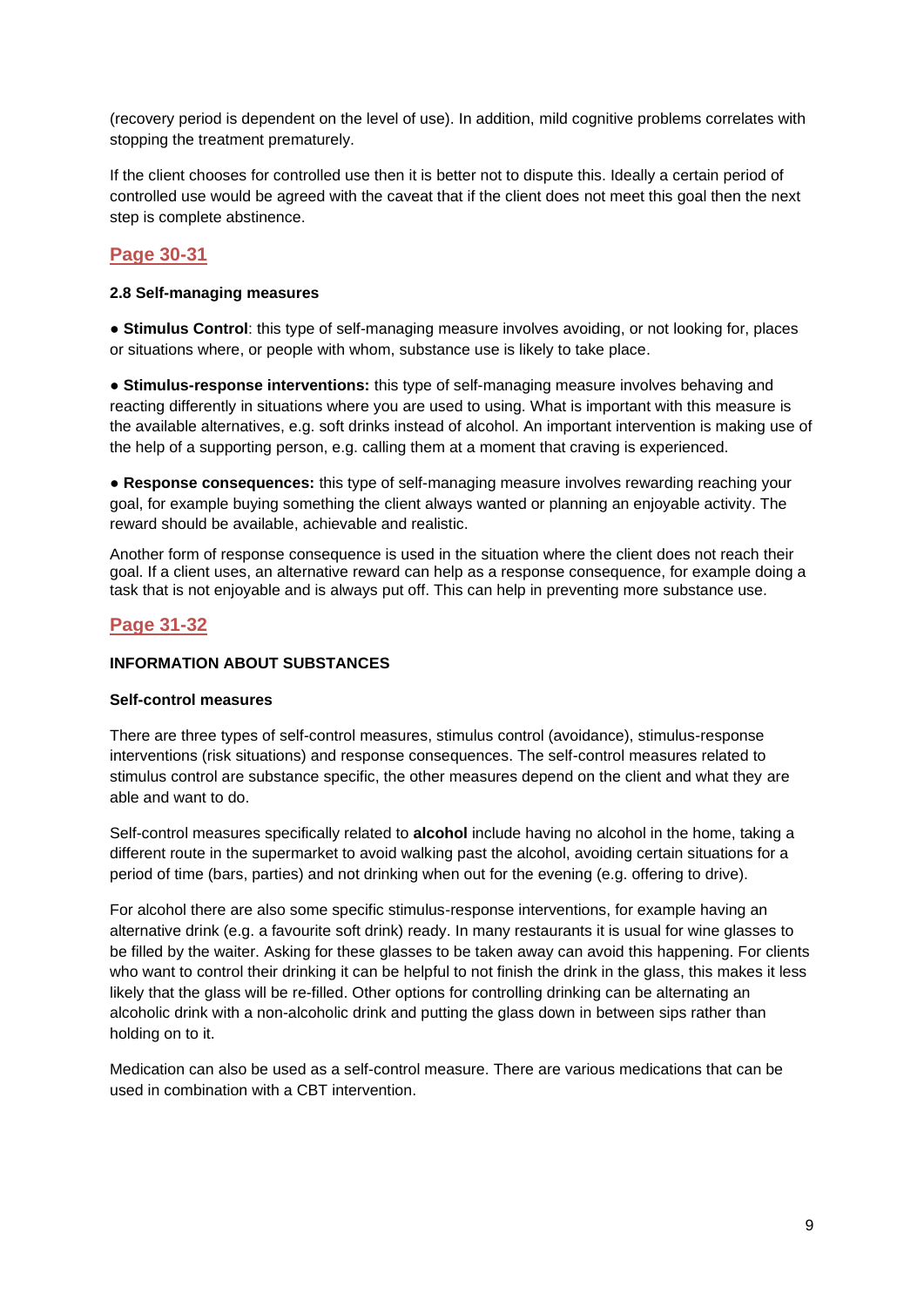**Cannabis** use nearly always goes hand in hand with smoking tobacco. Stopping smoking can be an effective self-control measure when changing cannabis use. If the client wants to stop smoking then it can be useful to also address this in the treatment.

Stimulus control measures specifically related to **cocaine** use include removing the numbers of dealers out of the telephone, not drinking alcohol as it is often a trigger for using cocaine, not smoking as this can also be a trigger, avoiding certain situations (e.g. mega-parties, football matches) or people (other users) for a period of time. Another measure is not keeping money with you, or at least not enough to be able to buy cocaine. Restricting access to money by asking the support person to look after bank cards can also help.

Medication can also be used as a self-control measure for cocaine, when alcohol is a trigger for cocaine use. Disulfiram, a medication which makes drinking alcohol impossible, can be an effective measure.

Many people who have problems with substance use also **smoke**: 80-98% of people with a problem with alcohol or another substance also smoke, compared with 26% of the general population. It is often assumed that it is too difficult and too ambitious to expect someone to stop smoking as well as stopping using other substances, that the treatment of other substance use will be less effective and that there is a greater risk of relapse if the client also stops smoking. There is however no research evidence for this. Conversely, the research shows that stopping smoking carries no risk of relapsing in alcohol or drugs use, but rather increases the chance of abstinence in alcohol or drugs use. Stopping smoking can therefore be considered and used as a self-control measure (stimulus control) for changing substance use.

Stimulus control specifically related to **gambling** includes choosing a different route home that does not pass the casino or other place where gambling is possible, requesting a ban at the casino (which prohibits entry, at Holland Casino a ban or restricted entry applies to all of the sites in the chain), not carrying money with you and giving bank passes and credit cards to someone else to keep.

At home, stimulus control measures include no internet access, only using the internet in the presence of others, blocking gambling websites or buying a mobile with no internet access.

Treating underlying comorbid disorders is often considered to reduce the chance of relapse in substance use: in other words, that treating the comorbid disorder is a self-control measure. There is no evidence for this assumption. The treatment of an anxiety or mood disorder for someone with a substance abuse problem does not reduce the chance of relapse, although it is effective for reducing the anxiety or mood complaints. There is no evidence that supports the expectation that such a treatment leads to a reduction in the substance use.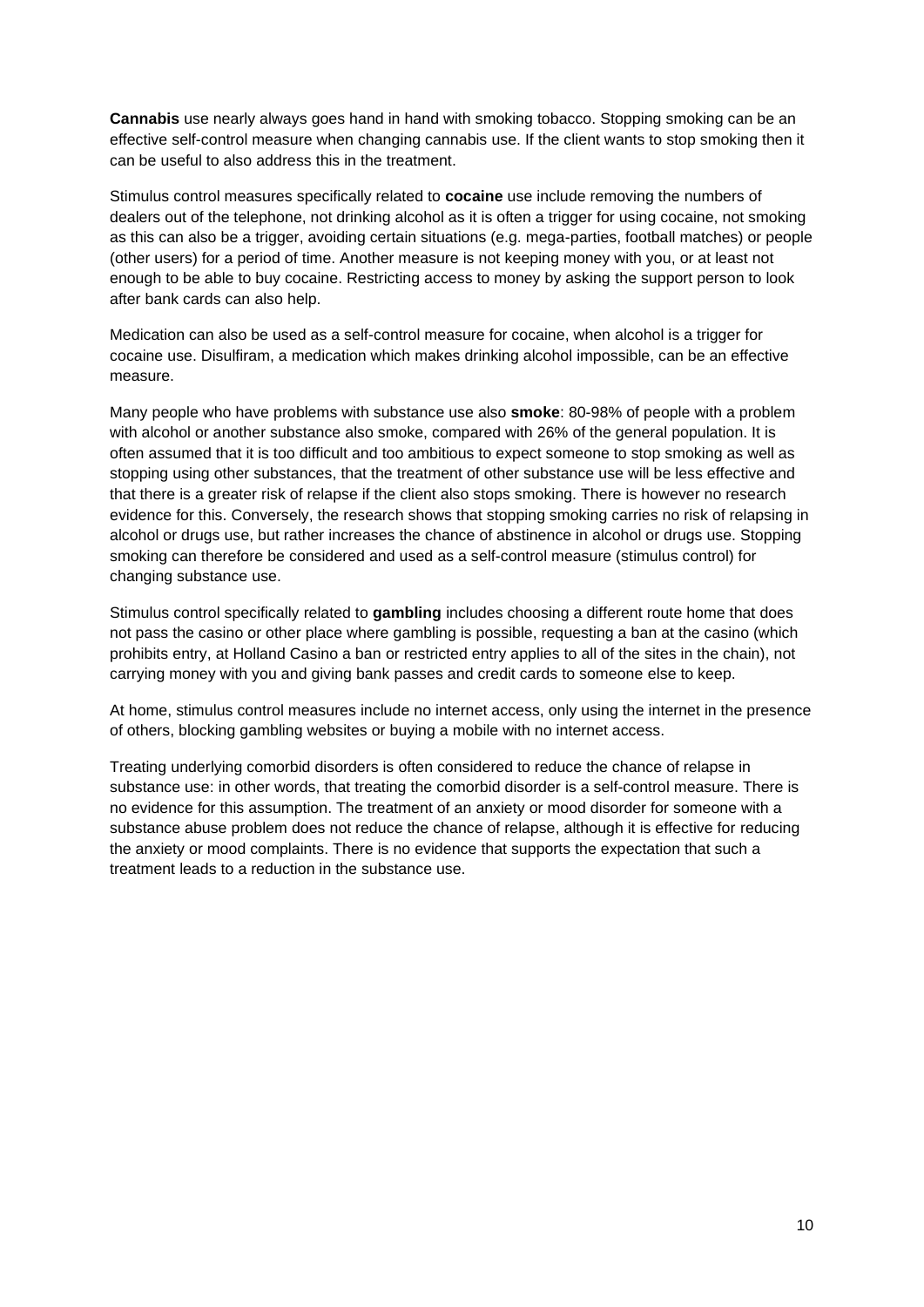## **== SESSION 3 ==**

## **(BIJEENKOMST 3 ZELFCONTROLEMAATREGELEN EN FUNCTIE-ANALYSE)**

# **Page 42**

Many people who use know that there are certain situations where they will use. For one it might be that they drink when they have problems at work, for another it might be drinking too much at a party. People often feel that using is something that they have no control over. People say, for example 'before I knew it I was standing there with a beer in my hand'; or 'I had decided not to go out, but then a friend came round and we ended up going to the bar'.

A thought, feeling or craving can also lead to using. For example, thinking after an argument 'always the same argument, a drink will help me not to think about it anymore', then going to the fridge and getting a beer.

You feel yourself relaxing, you can let go of the argument. However, this also means that the problem does not get talked through. The person with whom you argued might for example not contact you anymore. This leads you to think 'no-one likes me' which makes you feel even more angry. This anger is itself likely to lead to using.

If we examine exactly what has happened then we are often able to see why we used, or did other things that we would rather not have done. The functional analysis is helpful in working out what happens before using as well as the consequences of using. The functional analysis distinguishes between different triggering factors and maintaining factors, all of which are discussed in the course of the treatment.

## **Page 43**

#### **Functional Analysis**

The functional analysis is used to gain insight into the triggers and maintaining factors of the substance use.

People close to the client are often able to predict substance use based on the already-mentioned early warning signs in the client's behaviour. These triggering factors are the same for all substances: complaining about vague physical symptoms, restlessness, agitated, irritated, disturbed sleep, getting angry quickly etc. These complaints can be seen as symptoms of withdrawal**.**

The functional analysis should not be seen as an exploration of the reason for using, as if substance use is an inadequate coping strategy for underlying problems. The functional analysis does not explore the cause-consequence relationship, it rather provides a clear and complete picture which illustrates the substance use for the client.

#### **TIP**

#### **Example questions for external risk situations:**

Based on what you have registered, which situations usually trigger you to use?

Based on what you have registered, with whom do you usually use?

Based on what you have registered, what do you think are the risk situations where you are used to using?

#### **Example questions internal risk situations**

Based on what you have registered, which thoughts usually trigger you to use?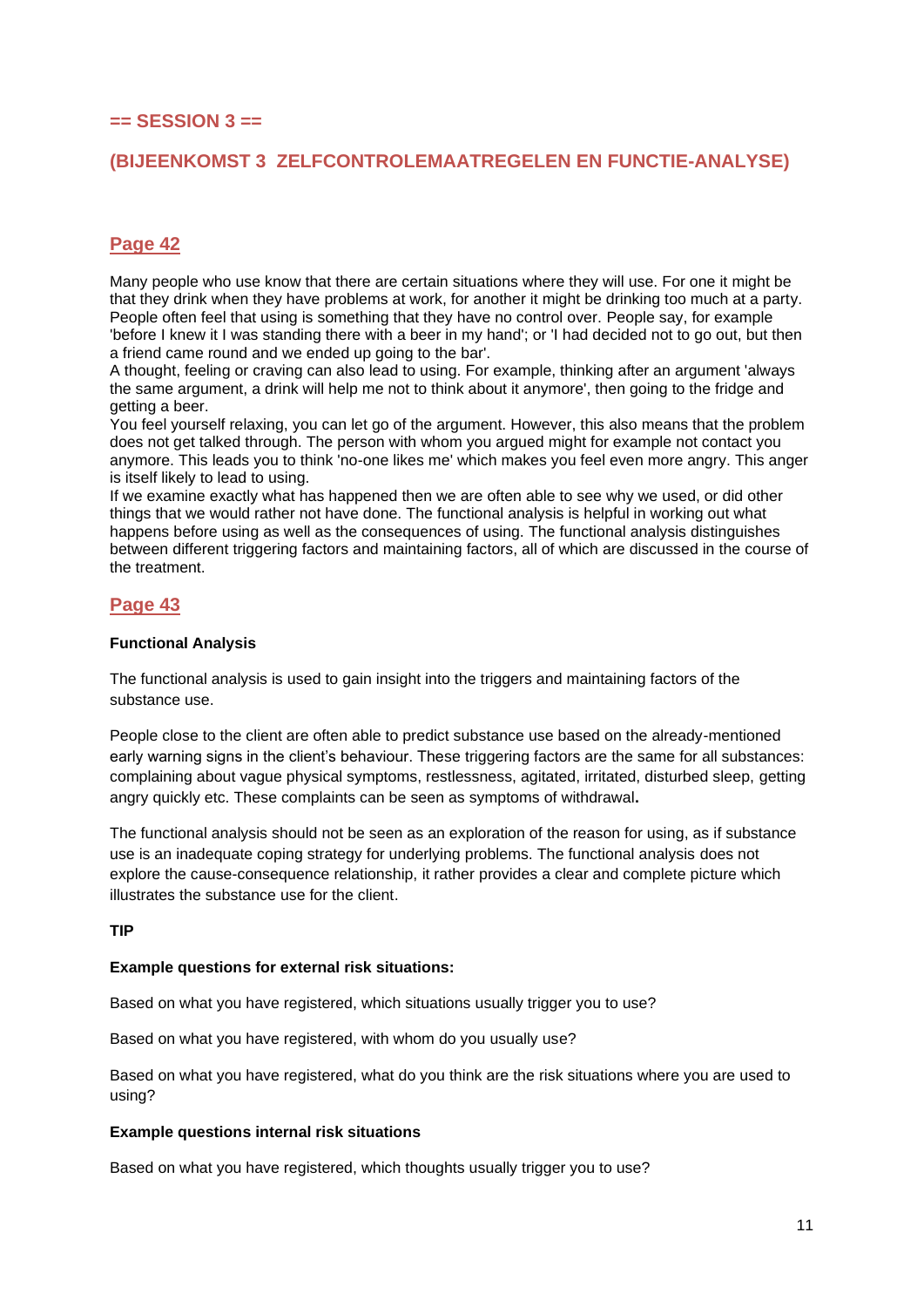Based on what you have registered, what physical sensations do you feel in your body before you use, and where do you feel it?

Based on what you have registered, which emotions usually trigger you to use?

#### **Example questions consequences / effect**

In the short-term, what do you get out of your substance use?

What are the advantages of substance use for you?

What do you like about using?

What do you think are the consequences of substance use for you in the long term?

What would happen if you stopped using temporarily?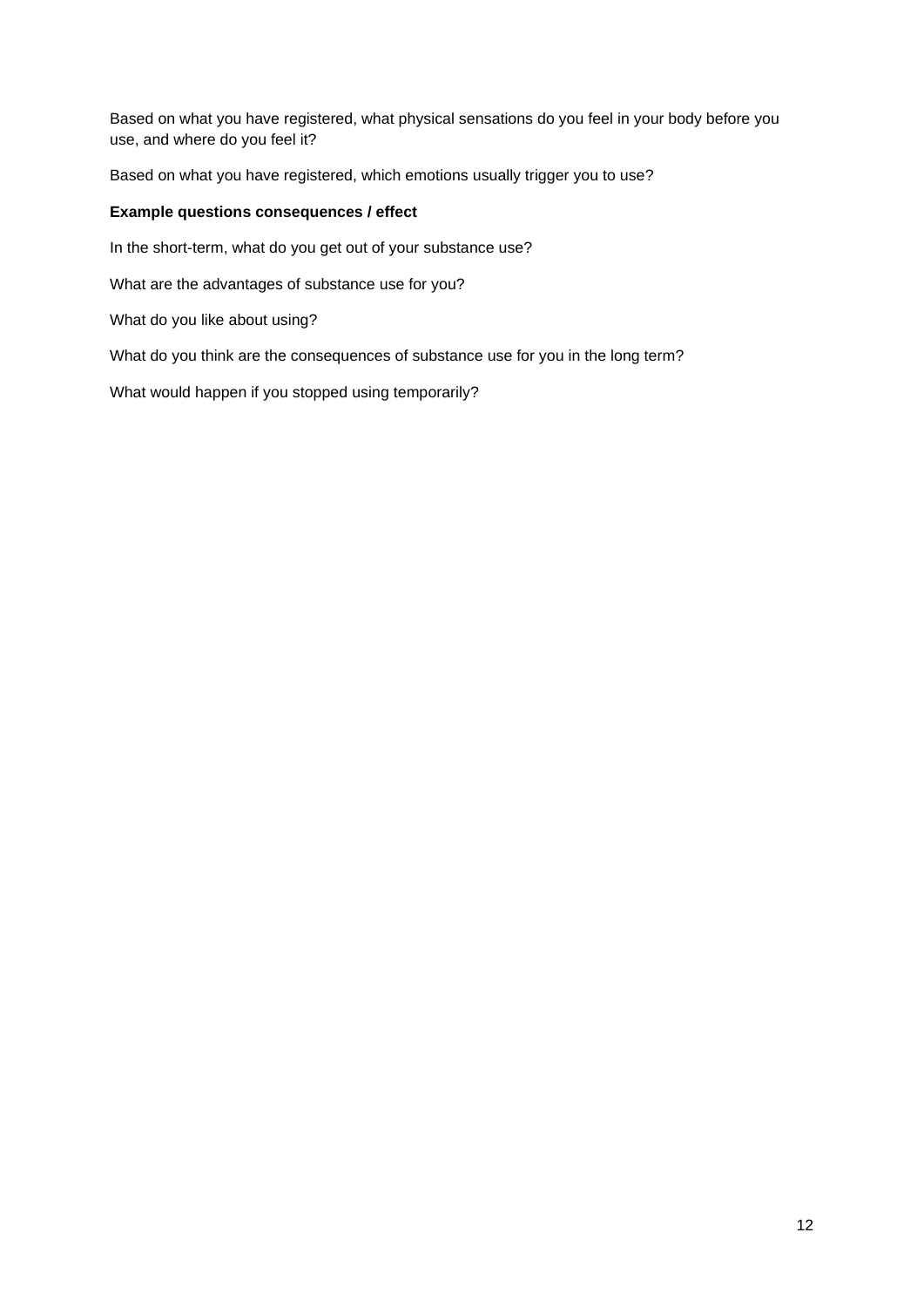## **== SESSION 5 ==**

## **(BIJEENKOMST 5 NOODMAATREGELEN EN OMGAAN MET TREK)**

## **Pages 60-61**

#### **INFORMATION ABOUT SUBSTANCES**

#### **Craving**

Craving is a physical sensation that results from a link that is created between a particular trigger and substance use. Some people do not experience craving. A possible explanation for this is that no links are made between a particular trigger and substance use. It cannot be explained by the incorrect distinction between physical and emotional addiction. This distinction does not exist.

#### **TIP**

Craving for a substance can be experienced in different ways. Some people experience it on a physical level, e.g. a racing heart, cramps in the stomach, being able to smell it. Others experience it more cognitively – 'I need it now', 'I can't think of anything else but using'. Still others experience it more emotionally – 'I'm stressed', 'I'm down'. It is important as a therapist to know how your client experiences craving to fit the explanation to their experience.

The principle of **Classical Conditioning** was discovered by Pavlov by observing his dogs. He noticed that his dogs already started drooling when they saw their bowls of food. By repeatedly ringing a bell before giving the dogs their food Pavlov observed that the dogs began to drool when the bell rang. They learned that the bell predicted the arrival of food.

With substance use a similar conditioning mechanism operates. Through long-term use the body learns that in certain situations substances will be used. Diverse environmental factors become a sort of bell, they are associated with use. In the same way that the dogs reacted to the bell, the body reacts to these factors which predict use. What happens, however, is that the body reacts in an opposite way to the effect that the substance has. This can be explained as follows:

The human body is continuously trying to maintain an internal balance, called **homeostasis**. Any slight change leads to an immediate reaction to restore this balance. This also happens when we drink alcohol or use drugs. These substances disturb the internal balance and the body then reacts to redress the balance. For example, drinking alcohol leads to the core body temperature dropping and the peripheral body temperature increasing (think of the flushed red cheeks of someone who has been drinking). The body responds with an opposing reaction to restrict the impact of the substance and restore the balance. This is a well-known phenomenon: the more often alcohol is drunk the greater the body's response. There is less enjoyment in the alcohol. This is known as **tolerance**. As a consequence people tend to drink more in order to gain the same effect.

Just as Pavlov's dog learned that he would receive a bowl of food once he heard the bell, the body of a user knows that walking into a bar or a coffee-shop is a good predictor for substance use. The body then responds with a compensatory reaction which opposes the effect of the substance, with the aim of as quickly as possible restoring the internal balance. This happens before the substance has been drunk or used. For alcohol, therefore, the body reacts before the drink has been drunk by increasing the core temperature and decreasing the surface temperature. For a heroine user, faced with certain triggers (seeing a spoon, the needle, the dealer) that are associated with using heroine, the body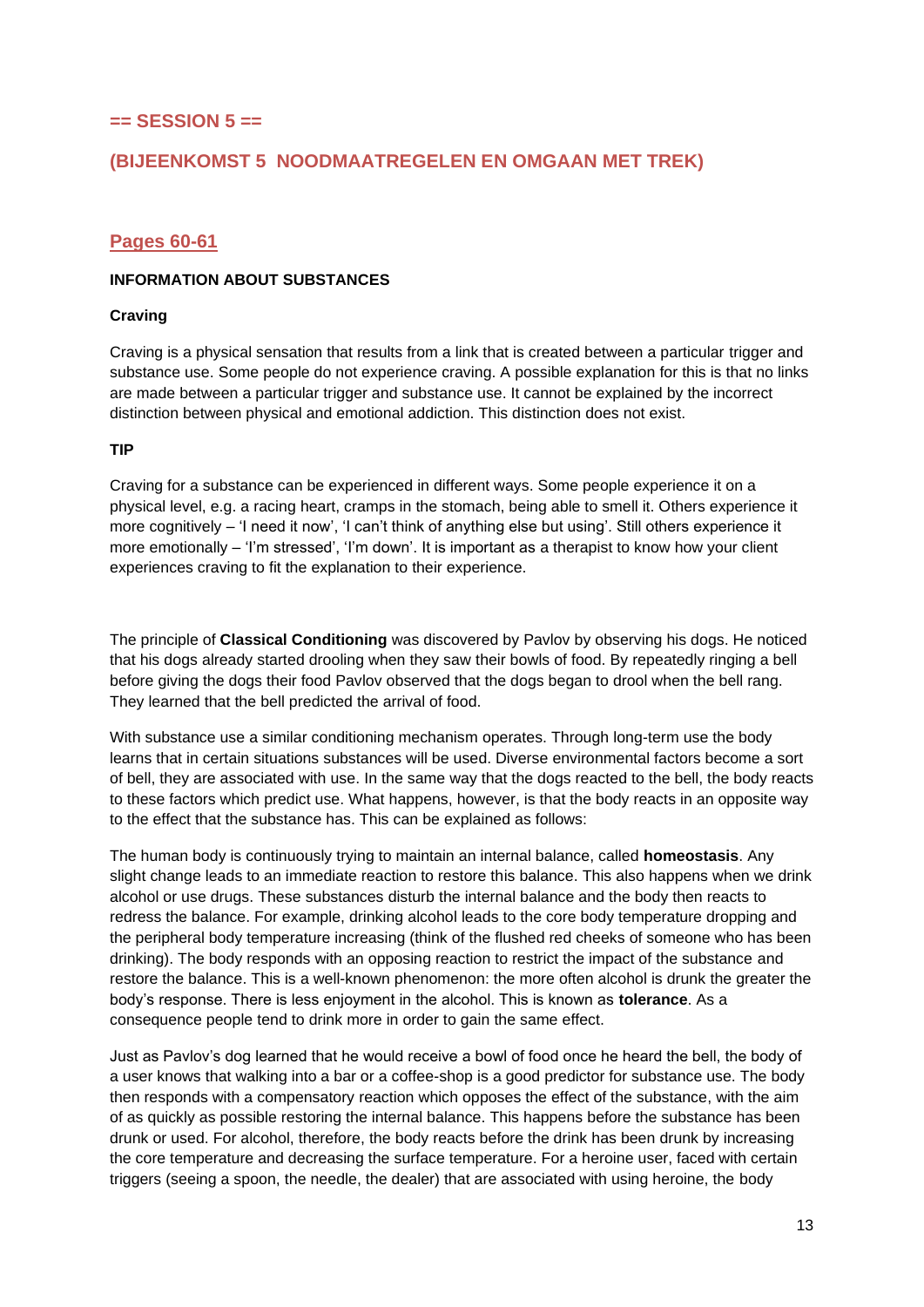prepares itself for the arrival of the substance with an opposing reaction to the impact of the substance: the heart rate increases, blood pressure increases etc.

It is important to know that when a substance is used in an unfamiliar setting this compensatory response does not take place or is much weaker. With heroine this can be dangerous. A dose that can usually be tolerated due to the compensatory mechanism becomes more difficult for the body to tolerate and can lead to an involuntary **overdose**.

The physical changes that occur during this compensatory response are noticed by the user and experienced as **craving**. They are very similar to the physical changes known as **withdrawal**. Even though each person experiences craving differently, common physical sensations are increased heart rate, sweating, restlessness. Users often find it difficult to cope with these feelings of craving which increases the chance of **relapse** into using the substance that reduces these sensations. Knowing which situations and triggers are cues for this compensatory response can help in learning to manage the feelings. For example, someone who has sat for years in the same chair by the window to use is likely to experience craving when they see the chair or sit in it.

## **Page 63**

#### **INFORMATION ABOUT SUBSTANCES**

#### **Craving**

**Alcohol:** The anti-craving medications acamprosaat, naltrexone and nalmefene have been shown to be effective interventions to help with craving. If the client chooses to take anti-craving medication then they should be referred to the doctor.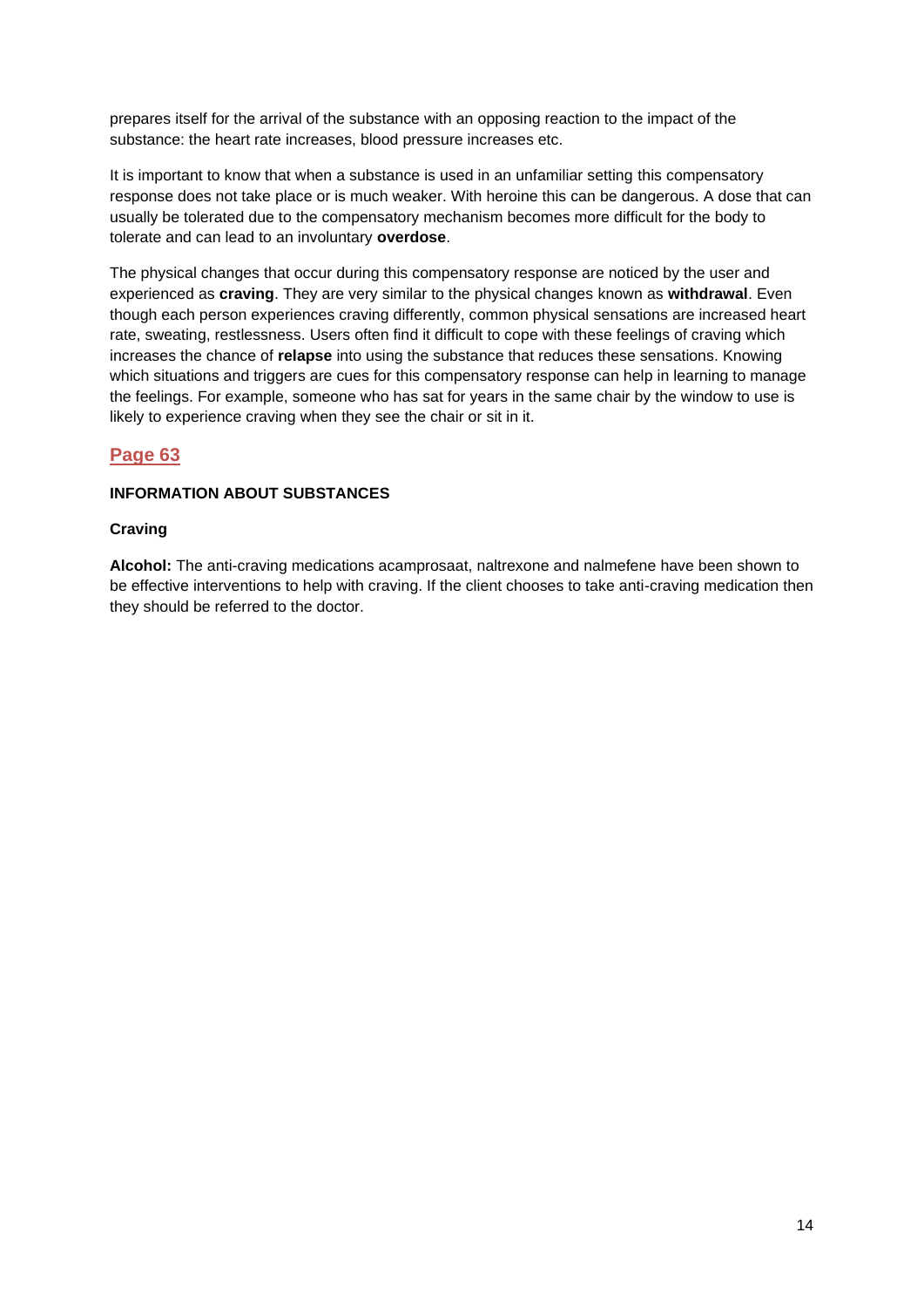# **== SESSION 6 ==**

# **(BIJEENKOMST 6 OMGAAN MET TREK EN VERANDEREN VAN GEDACHTEN)**

# **Page 71**

#### **TIP**

Expectations, assumptions and thoughts about using can affect whether someone uses in a risk situation. Two different types of thinking patterns have been distinguished – the anticipatory thoughts and the thoughts giving permission:

**Anticipatory thoughts:** these are thoughts about the effect of the substance, about what the substance will do for you. They anticipate the feelings that will result from using. For example: 'alcohol relaxes me and stops me worrying', 'cocaine helps me to function better', 'by gambling I can compensate yesterday's losses'

**Thoughts giving permission:** these are thoughts that relate to the desire to use. With these thoughts the user gives themselves permission, or obliges themselves, to use. For example: 'I've earned it', 'one glass won't hurt'.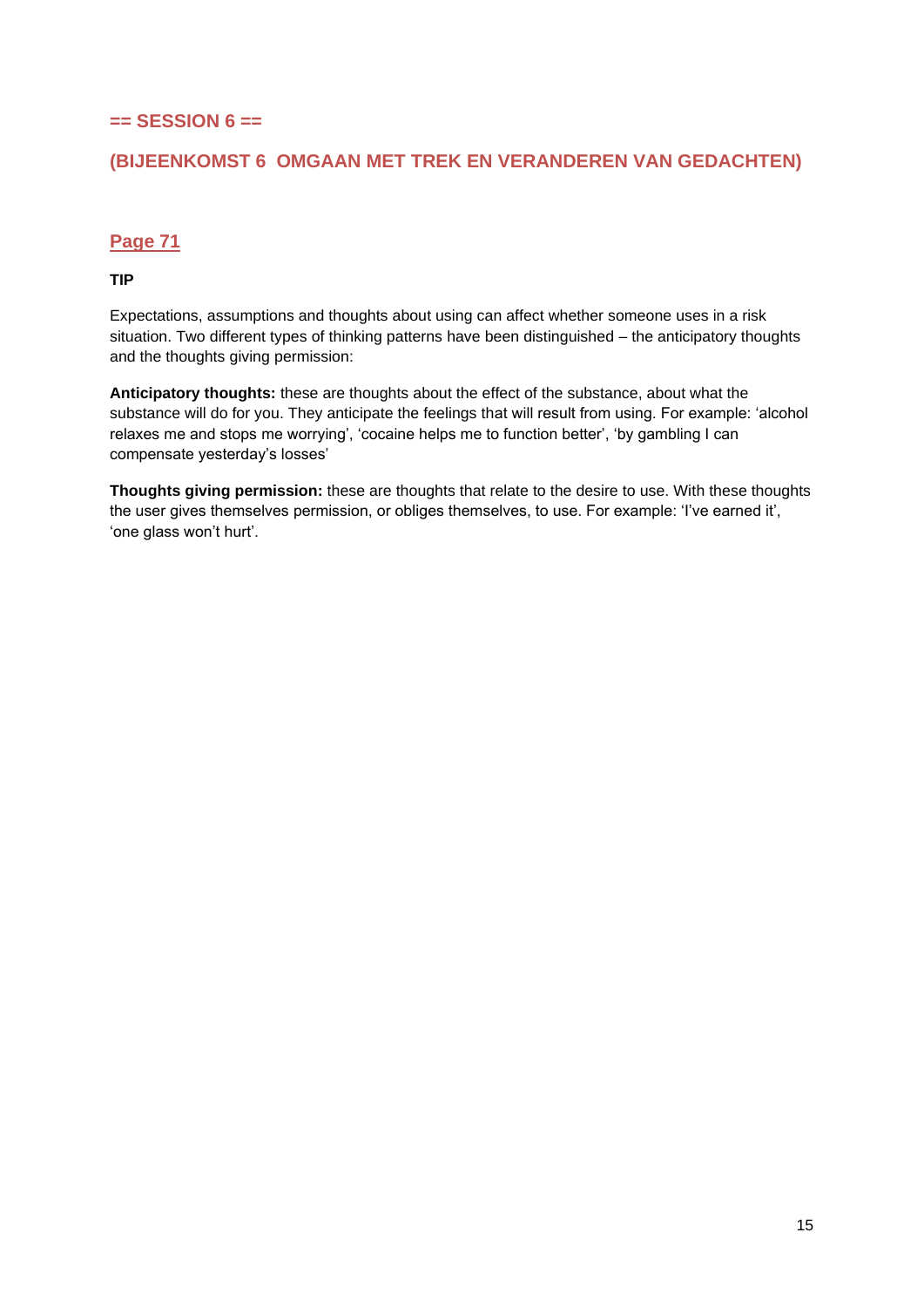## **== OPTIONAL SESSION ==**

# **(KEUZEBIJEENKOMST SOCIALE VAARDIGHEDEN: OMGAAN MET KRITIEK)**

# **Page 115**

## **Dealing with criticism**

The theme for today's meeting is social skills, in particular how to deal with receiving criticism. What do we actually mean by social skills? A person who is seen as socially able is able to talk to others whilst at the same time being able to stand up for themselves. The word criticism comes from the Greek word *kriterion*, which means norm, and the word *kriticos,* which means to think critically. Criticism is a personal analysis or interpretation of a situation or behaviour by the person giving the criticism. Criticism is not the truth but an individual interpretation.

There are three ways of dealing with criticism – passively, aggressively, and socially able. People who react passively tend to assume that the person giving the feedback is always right. Criticism of behaviour is seen as a rejection, which can lead to feeling stressed or down and chips away at someone's self-confidence. Some people react by making a joke about the criticism or laughing it off, thinking that in this way no-one will know that they feel hurt by it. In the long term this way of reacting does not differ from always assuming that the person giving criticism is always right.

People who react aggressively see the criticism as a personal attack and become angry. The best defence is then to attack back. For example: "how dare you criticize me for being late once, when you are always late". In the short-term this behaviour leads to more conflict and aggression. In the long term, this reaction has the same result as the passive reaction, leading to feelings of depression, stress and a decrease in self-confidence.

Feeling angry is a normal human reaction and can be seen as a warning sign for a problematic situation. Rather than expressing the raw anger, it is possible to manage the anger in a socially adept ways, the third – socially able – way of dealing with criticism. This view accepts that, even though it is never nice to receive criticism, it is feedback about a behaviour rather than a judgement of the person. Criticism can then be received more calmly, without too much negative emotion.